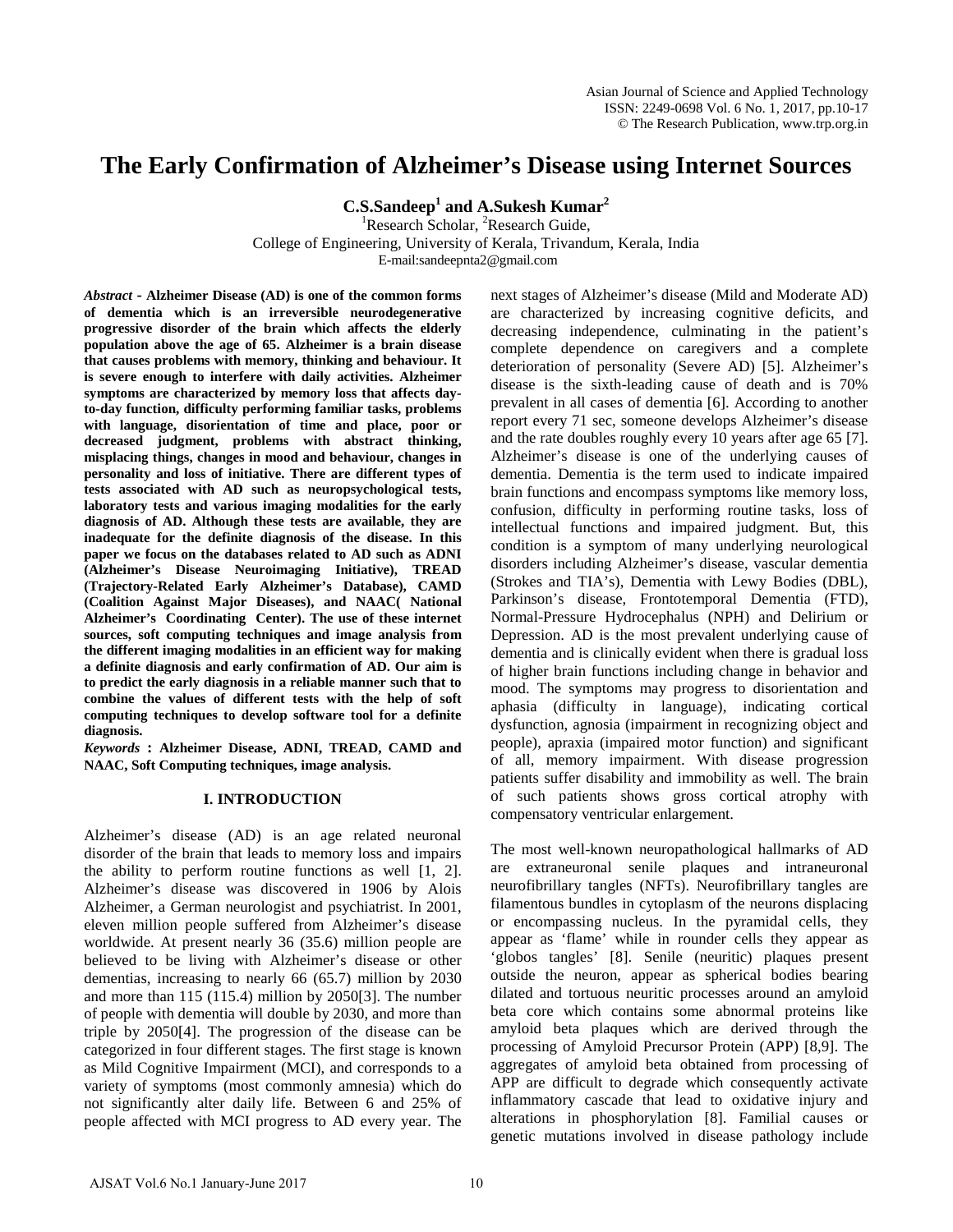mutations on chromosomes 21, 14 and 1. Risk factors for AD are advanced age, lower intelligence, small head size, history of head trauma and female gender [10, 11].

Some of the earlier tests that were established for AD are Computed Tomography (CT) scans, structural Magnetic Resonance Imaging (MRI), and neuropsychological tests. CT scans were used to look for atrophy of the brain, and increased ventricle size. It was believed at first that cerebral atrophy was significantly greater in patients with AD than those without. However it was discovered later that healthy people also have cerebral atrophy. Patients with dementia may not have cerebral atrophy at least in the early stages of the disease. From these findings it was determined that it can be difficult to distinguish between a healthy elderly patient and a patient with dementia. Therefore, CT scans have been deemed as clinically unuseful in the primary confirmation of AD. After CT was discredited, questions were raised about using structural MRI performed a study to evaluate "predictive models of progression from amnestic MCI (mild cognitive impairment) to AD to assess the added benefit of structural MRI data compared to clinical measures alone. Structural MRI measures the "medial temporal lobe structures, whole brain volumes, and ventricular volumes. This turned out similar to the CT scans that were done. It became hard to distinguish between AD patient's brain atrophy and healthy patient's brain atrophy. Though we didn't find MRI structural measures, compared to cognitive measures, to be necessary for predicting AD in subjects with moderate degrees of MCI, this doesn't necessarily repudiate the utility of anatomic MRI as a potential biomarker for AD. Therefore MRI can be helpful in differentiating between MCI and AD [12]. In addition, PET uses biochemical means of acquiring images rather than structural information. "PET technology involves the detection of photons by a camera-like device that records the levels of radioactivity originating from given points in space and time. Positron emitting radioisotopes are used to generate the radioactivity"[13]. PET scan measures different compounds in the brain, in the case of AD; PET is used to measure fluorodeoxyglucose (FDG). FDG can compete with glucose for absorption and metabolism in neurons. With dementia the neurons intake of glucose and FDG becomes impaired. " By highlighting regions of decreased FDG uptake, PET can theoretically aid in the diagnosis of dementia, even in the absence of the gross structural damage detected by other imaging techniques such as CT or magnetic resonance imaging"[13].Some studies have been conducted to examine patients that are deemed amyloid positive or amyloid negative. Amyloid positive patients are said to be dominant carriers of AD, while amyloid negative patients are not performed this kind of study and they found [14],"amyloid positive subjects with mild cognitive impairment were much more likely to progress toa clinical diagnosis of Alzheimer's disease than amyloid negative subjects with mild cognitive impairment" (p. 3340). PET has been used extensively to study AD, and it is evolving into an effective tool for early diagnosis. PET has been used to detect people at risk for AD even before the symptoms

start. PET is a very expensive scan to perform althoughhas been the most useful as far as providing visual images in the detection of AD. There are some new advances in technology that can not only detect AD, but possibly explain the symptoms and how the disease works.

Neuropsychological tests are used to determine the specific type and level of cognitive impairment that the patient has conducted a study using various types of neuropsychological tests. A few of them that were used include, "Rey Auditory Verbal Learning Test, category fluency, Trial Making Test parts A and B, Digit Symbol Substitution Test, Digit Span forward and backward, and the Clock Drawing task" [15].

All of these tests help to show the memory recall of a patient and the possible areas where the patient may be deficient. Using these tests can be helpful to determine the types of treatment plans that can be used, however neuropsychological tests alone are not helpful in detecting early AD. Trials were then conducted combining neuropsychological tests with clinical tests and various imaging modalities. For an effective and early diagnosis of AD, a population based study is necessary and required, which gives an idea about the various tests involved in determining AD. In this paper we uses different sources from internet such as ADNI, TREAD, CAMD and NAAC for determining the sensitive disease progression changes in the affecting areas related to Alzheimer's Disease with the help of clinical trials and implementing the sensitive changes with the help of image analysis and soft computing techniques.

### **II. ALZHEIMER DISEASE NEUROIMAGING INITIATIVE (ADNI)**

The Alzheimer's disease Neuroimaging Initiative (ADNI) unites researchers with study data as they work to define the progression of Alzheimer's disease. ADNI researchers collect, validate and utilize data such as MRI and PET images, genetics, cognitive tests, CSF and blood biomarkers as predictors for the disease. Data from the North American ADNI's study participants, including Alzheimer's disease patients, mild cognitive impairment subjects and elderly controls. Alzheimer's disease (AD) affects almost 50% of those over the age of 85 and is the sixth leading cause of death in the US. Since 2005, the longitudinal Alzheimer's Disease Neuroimaging Initiative (ADNI) has been validating the use of biomarkers including blood tests, tests of cerebrospinal fluid, and MRI/ PET imaging for Alzheimer's disease (AD) clinical trials and diagnosis [16].ADNI also maintains an unprecedented data access policy intended to encourage new investigation and to increase the pace of discovery in the race to prevent, treat, and one day cure AD. All data is made available without embargo. Armed with better knowledge of the first indications of AD from ADNI and other studies, researchers are beginning to test potential therapies at the earliest stages feasible when there may the greatest promise for slowing The Early Confirmation of Alzheimer's Disease using Internet Sources<br>
start. PET is a very expensive scan to perform although<br>the chection of AD. There are some new advances in<br>
techningy that can not only detect AD, but p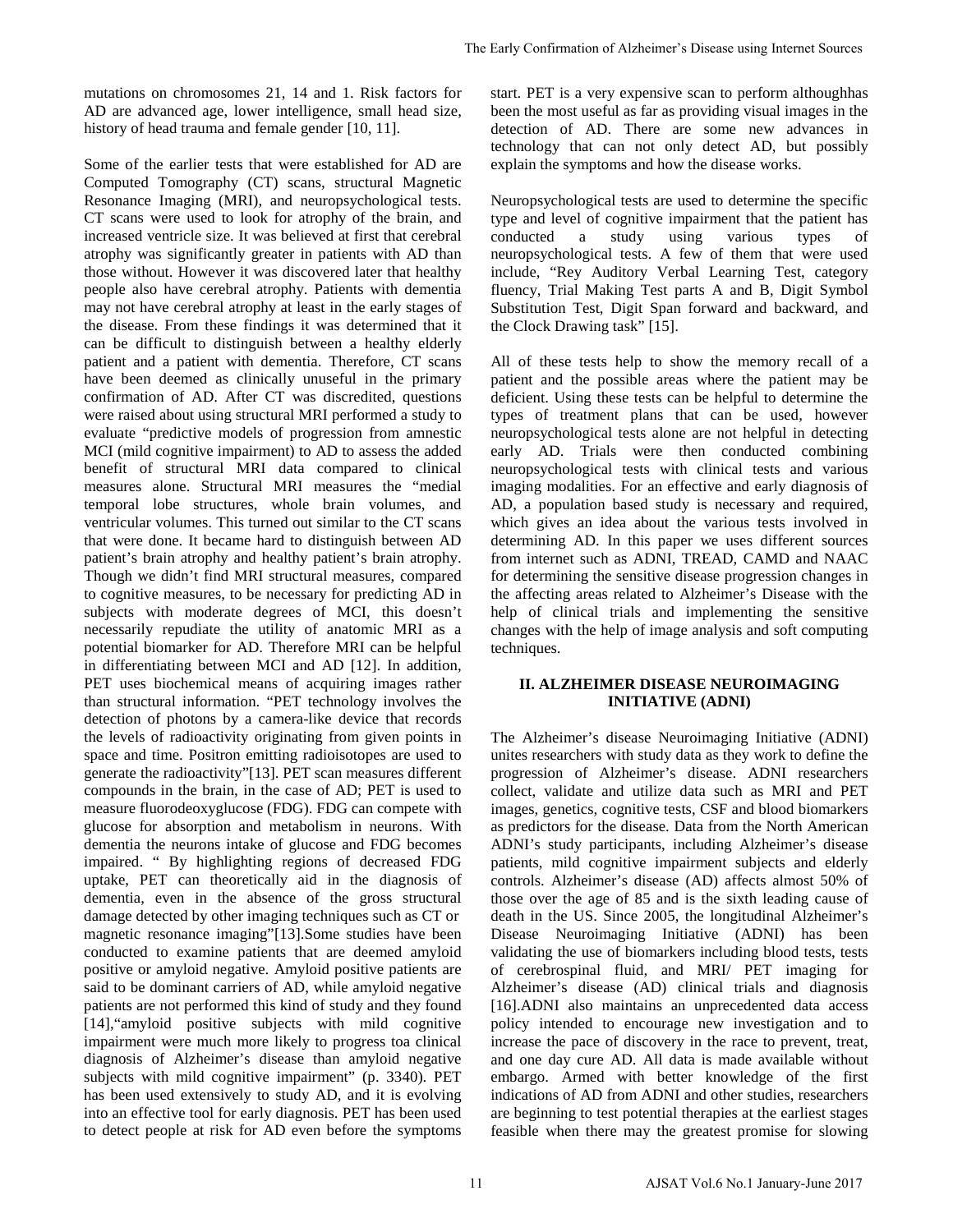down progression of this devastating disease. ADNI is a global research effort that actively supports the investigation and development of treatments that slow or stop the progression of AD. This multisite, longitudinal study assesses clinical, imaging, genetic and biospecimen biomarkers through the process of normal aging to early mild cognitive impairment (EMCI), to late mild cognitive impairment (LMCI), to dementia or AD. With established, standardized methods for imaging and biomarker collection and analysis, ADNI facilitates a way for scientists to conduct cohesive research and share compatible data with other researchers around the world [16].The ADNI study has three phases: ADNI1, ADNI GO and ADNI2. New participants were recruited across North America during each phase of the study and agreed to complete a variety of imaging and clinical assessments. Participants are followed and reassessed over time to track the pathology of the disease as it progresses. CS. Sandeep and A. Sukesh Kumar<br>
doobal progression of this deveaturing disease. ADNI is a doobal progression of this deveature<br>
doobal resonance for the analytical varyors the investigation<br>
doobal resonance for the mate

### *A. ADNI OR ADNI1*

This is a non-randomized natural history non-treatment study in which a total of 800 subjects including 200 normal controls, 400 individuals with MCI, and 200 subjects with mild AD will be recruited at approximately 50 sites in the United States and Canada for longitudinal follow up. The major goals of the ADNI are to develop improved methods which will lead to uniform standards for acquiring longitudinal, multi-site MRI and PET data on patients with Alzheimer's disease (AD), mild cognitive impairment (MCI), and elderly controls, acquire a generally accessible data repository which describes longitudinal changes in brain structure and metabolism. In parallel, acquire clinical cognitive and biomarker data for validation of imaging surrogates; develop methods which will provide maximum power to determine treatment effects in trials involving these patients, test a series of hypotheses based on the clinical and biomarker data as outlined in the statistical analysis section. The enrolled subjects will be between 55- 90 (inclusive) years of age ,have a study partner able to provide an independent evaluation of functioning, and will speak either English or Spanish. All subjects must be willing and able to undergo all test procedures including neuroimaging and agree to longitudinal follow up. Between twenty and fifty percent must be willing to undergo two lumbar punctures. Specific psychoactive medications will be excluded. General inclusion/exclusion criteria of ADNI are as follows in Table1:

TABLE 1 INCLUSION/EXCLUSION CRITERIA OF ADNI (SOURCE: [WWW.ADNI-INFO.ORG\)](http://www.adni-info.org/)

|                | Normal subjects: MMSE scores between 24-30 (inclusive), a CDR of 0,<br>non-depressed, non-MCI, and nondemented                                                                                                                                                                                                                                                           |
|----------------|--------------------------------------------------------------------------------------------------------------------------------------------------------------------------------------------------------------------------------------------------------------------------------------------------------------------------------------------------------------------------|
| $\overline{c}$ | MCI subjects: MMSE scores between 24-30 (inclusive), a memory<br>complaint, have objective memory loss measured by education adjusted<br>scores on Wechsler Memory Scale Logical Memory II, a CDR of 0.5,<br>absence of significant levels of impairment in other cognitive domains,<br>essentially preserved activities of daily living, and an absence of<br>dementia. |
| 3              | Mild AD: MMSE scores between $20-26$ (inclusive), CDR of 0.5 or 1.0,<br>and meets NINCDS/ADRDA criteria for probable AD.                                                                                                                                                                                                                                                 |

#### *B.ADNI-GO*

This is a non-randomized natural history non-treatment study in which 200 newly enrolled subjects from approximately 50 sites from the United States and Canada and approximately 450-500 subjects will be followed from the original ADNI study. The major goals of ADNI-GO are to, define and characterize the stage of the AD spectrum that precedes MCI as currently enrolled in ADNI1 (late MCI or LMCI) by enrolling 200 subjects in the mildest symptomatic phase of AD, early amnestic MCI (EMCI, defined more specifically below); perform F18 amyloid imaging (18F-AV-45) on the CN and LMCI subjects from ADNI1 (including those who had C-11 PIB) and the newly enrolled EMCI subjects. FDG PET will also be performed in association with F18 amyloid imaging. This establishes a national network for F18 amyloid imaging, and will test hypotheses concerning the prevalence and severity of brain amyloid accumulation and its relationship to current and

previous changes of clinical state, MRI, FDG-PET, CSF and plasma biomarkers from ADNI1; define and characterize the stage of the AD spectrum that precedes MCI as currently enrolled in ADNI1 (late MCI or LMCI) by enrolling 200 subjects in the mildest symptomatic phase of AD, early amnestic MCI (EMCI, defined more specifically below); perform F18 amyloid imaging (18F-AV-45) on the CN and LMCI subjects from ADNI1 (including those who had C-11 PIB) and the newly enrolled EMCI subjects. FDG PET will also be performed in association with F18 amyloid imaging. This establishes a national network for F18 amyloid imaging, and will test hypotheses concerning the prevalence and severity of brain amyloid accumulation and its relationship to current and previous changes of clinical state, MRI, FDG-PET, CSF and plasma biomarkers from ADNI1. The newly enrolled subjects will be between 55-90 (inclusive) years of age, have a study partner able to provide an independent evaluation of functioning, and will speak either English or Spanish. All subjects must be willing and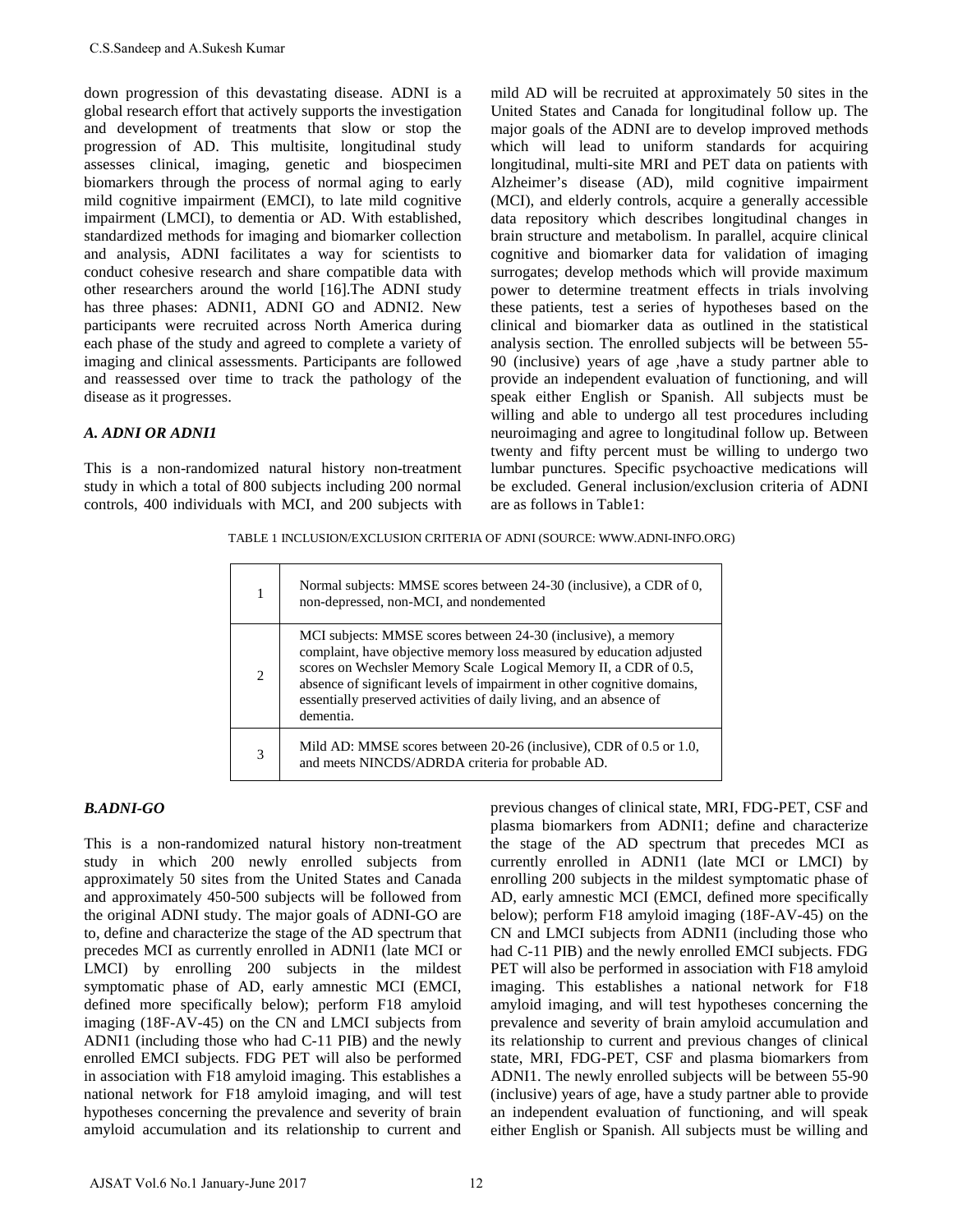able to undergo all test procedures including neuroimaging and agree to longitudinal follow up. 100% of the newly recruited EMCI subjects must be willing to undergo at least one lumbar puncture at baseline. Specific psychoactive medications will be excluded. General inclusion/exclusion criteria of ADNI-GO are as follows in Table2:

TABLE 2 INCLUSION/EXCLUSION CRITERIA OF ADNI-GO (SOURCE: [WWW.ADNI-INFO.ORG\)](http://www.adni-info.org/)

| <b>EMCI</b> Subject<br><b>Inclusion Criteria:</b>   | MMSE scores between 24-30 (inclusive), a memory complaint (reported by<br>subject or informant), must have objective memory loss measured by education<br>adjusted scores on delayed recall of one paragraph from Wechsler Memory<br>Scale Logical Memory II (between approximately 0.5 and 1.5 SD below the<br>mean of Cognitively Normal), a CDR of 0.5, absence of significant levels of<br>impairment in other cognitive domains, essentially preserved activities of daily<br>living, and an absence of dementia. |  |  |  |  |  |
|-----------------------------------------------------|------------------------------------------------------------------------------------------------------------------------------------------------------------------------------------------------------------------------------------------------------------------------------------------------------------------------------------------------------------------------------------------------------------------------------------------------------------------------------------------------------------------------|--|--|--|--|--|
| Follow-up Subject<br><b>Inclusion Criteria:</b>     | In order to meet inclusion for follow-up these subjects must have been<br>originally diagnosed as either Mild Cognitive Impairment (MCI) or Cognitively<br>Normal (CN), and be willing and able to continue to participate. Subjects will<br>be asked to continue in the trial even if a diagnostic conversion occurs.                                                                                                                                                                                                 |  |  |  |  |  |
| Exclusion for<br>amyloid imaging<br>with 18F-AV-45: | Current or recent participation in any procedures involving radioactive agents<br>such that the total radiation dose exposure to the subject in any given year<br>would exceed the limits of annual and total dose commitment set forth in the<br>US Code of Federal Regulations (CFR) Title 21 Section 361.1.                                                                                                                                                                                                         |  |  |  |  |  |

### *C.ADNI2*

This is a non-randomized natural history non-treatment study where 550 newly enrolled subjects (150 CN, 100 EMCI, 150 LMCI, 150 mild AD) from approximately 55 sites from the United States and Canada, approximately 450-500 CN and LMCI subjects will be followed from the original ADNI study and approximately 200 EMCI subjects will be followed from the ADNI-GO study. The major goals of ADNI2 are to determine the relationships among clinical, imaging, genetic, and biochemical biomarker characteristics of the entire spectrum of Alzheimer's Disease (AD), as the pathology evolves from normal aging through very mild symptoms, to mild cognitive impairment (MCI), to dementia; inform the neuroscience of AD, identify diagnostic and prognostic markers, identify outcome measures that can be used in clinical trials, and help develop the most effective clinical trial scenarios; develop improved

methods which will lead to uniform standards for acquiring longitudinal multi-site MRI and PET data on patients with AD, MCI, and elderly controls; perform longitudinal clinical, cognitive, MRI, PET (18F-AV-45 and FDG), and blood and CSF biomarker studies on 550 newly enrolled subjects in four diagnostic categories – cognitively normal (CN), early MCI (EMCI), late MCI (LMCI), and mild AD. Continue these longitudinal studies for approximately 500 LMCI and Cognitively Normal subjects from ADNI1 and approximately 200 EMCI subjects from ADNI-GO for an additional 5 years [16]. The newly enrolled subjects will be between 55-90 (inclusive) years of age, have a reliable study partner able to provide an independent evaluation of functioning, and will speak either English or Spanish. Specific psychoactive medications will be excluded. Additional inclusion/exclusion criteria of ADNI2 are as follows in Table 3: The Farly Confirmation of Alzheimer's Disease using Internet Sources<br>
one Innbur puncture at baseline. Specific psychonetive<br>
medications will be useduable. General infinite-schein<br>
credition of ADNI-GO arc as follows in T

TABLE 3 INCLUSION/EXCLUSION CRITERIA OF ADNI2 (SOURCE: [WWW.ADNI-INFO.ORG\)](http://www.adni-info.org/)

| Cognitively<br>Normal<br>Subjects: | MMSE scores between 24-30 (inclusive), a CDR of 0, non-depressed, non-MCI, and non-<br>demented.                                                                                                                                                                                                                                                                                                                                                                                                                         |
|------------------------------------|--------------------------------------------------------------------------------------------------------------------------------------------------------------------------------------------------------------------------------------------------------------------------------------------------------------------------------------------------------------------------------------------------------------------------------------------------------------------------------------------------------------------------|
| <b>EMCI</b><br>Subjects:           | MMSE scores between 24-30 (inclusive), a subjective memory concern reported by<br>subject, informant, or clinician, objective memory loss measured by education adjusted<br>scores on delayed recall of one paragraph from Wechsler Memory Scale Logical Memory<br>II ( $\geq$ 16 years: 9-11; 8-15 years: 5-9; 0-7 years: 3-6), a CDR of 0.5, absence of significant<br>levels of impairment in other cognitive domains, essentially preserved activities of daily<br>living, and an absence of dementia.               |
| <b>LMCI</b><br>Subjects::          | MMSE scores between 24-30 (inclusive), a subjective memory concern reported by<br>subject, informant, or clinician, objective memory loss measured by education adjusted<br>scores on delayed recall of one paragraph from Wechsler Memory Scale Logical Memory<br>II ( $\geq$ 16 years: $\leq$ 8; 8-15 years: $\leq$ 4; 0-7 years: $\leq$ 2), a CDR of 0.5, absence of significant<br>levels of impairment in other cognitive domains, essentially preserved activities of daily<br>living, and an absence of dementia. |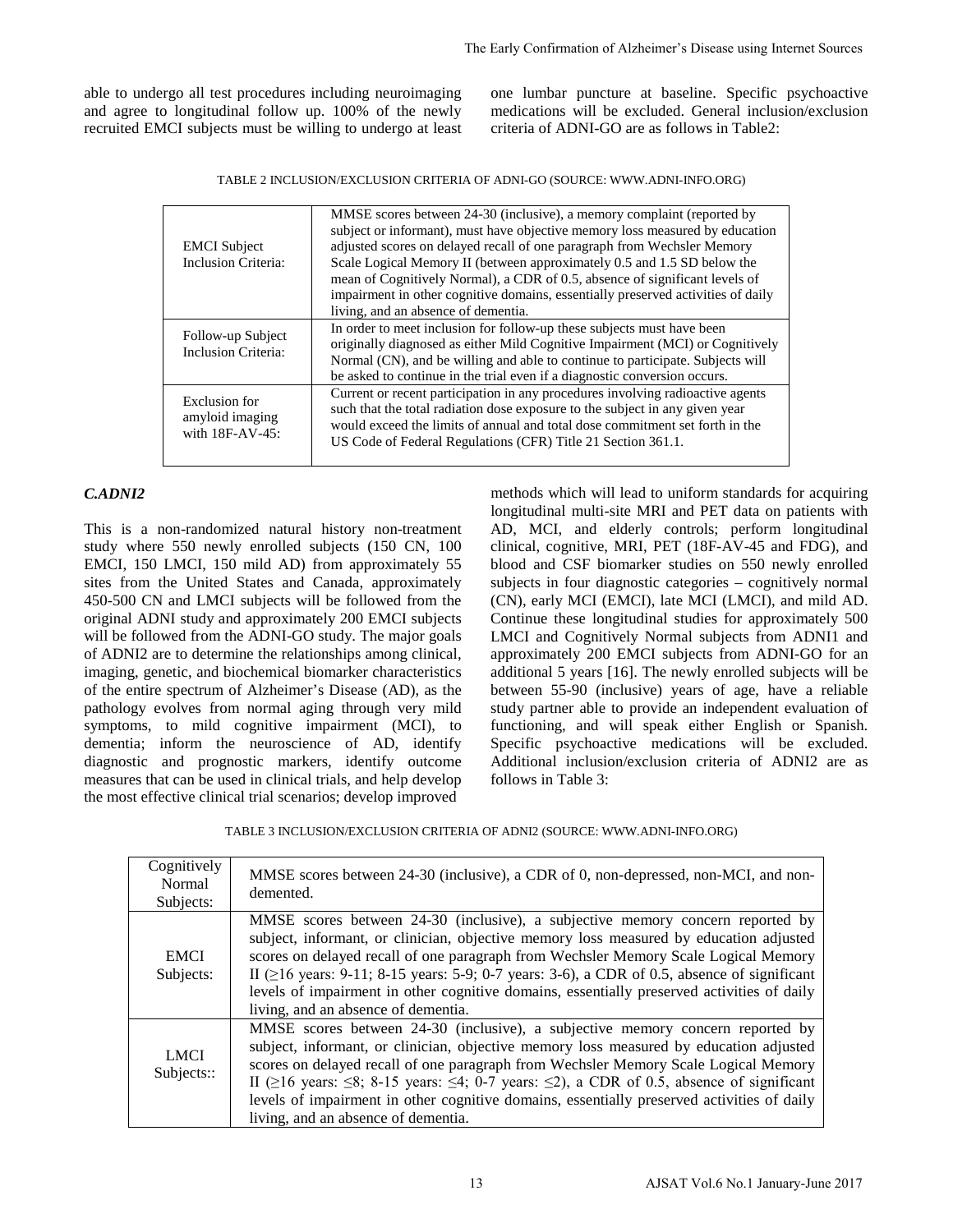| Mild AD                                                         | MMSE scores between 20-26 (inclusive), a CDR of 0.5 or 1.0, and meets                                                                                                                                                                                                                                          |  |  |  |  |  |  |  |
|-----------------------------------------------------------------|----------------------------------------------------------------------------------------------------------------------------------------------------------------------------------------------------------------------------------------------------------------------------------------------------------------|--|--|--|--|--|--|--|
| Subjects:                                                       | NINCDS/ADRDA criteria for probable AD.                                                                                                                                                                                                                                                                         |  |  |  |  |  |  |  |
| Follow-up                                                       | In order to meet inclusion for follow-up these subjects must have been originally                                                                                                                                                                                                                              |  |  |  |  |  |  |  |
| Subject                                                         | diagnosed as either Mild Cognitive Impairment (MCI, early or late) or Cognitively                                                                                                                                                                                                                              |  |  |  |  |  |  |  |
| Inclusion                                                       | Normal (CN), and be willing and able to continue to participate. Subjects will be asked to                                                                                                                                                                                                                     |  |  |  |  |  |  |  |
| Criteria:                                                       | continue in the trial even if a diagnostic conversion occurs or they are no longer                                                                                                                                                                                                                             |  |  |  |  |  |  |  |
|                                                                 | willing/able to continue with neuroimaging or LP procedures.                                                                                                                                                                                                                                                   |  |  |  |  |  |  |  |
| Exclusion<br>for amyloid<br>imaging<br>with $18F-$<br>$AV-45$ : | Current or recent participation in any procedures involving radioactive agents such that<br>the total radiation dose exposure to the subject in any given year would exceed the limits<br>of annual and total dose commitment set forth in the US Code of Federal Regulations<br>(CFR) Title 21 Section 361.1. |  |  |  |  |  |  |  |

All subjects will have clinical/cognitive assessments, biomarker and genetic sample collection, and imaging. A reduced battery of tests is allowable if the subject is not able/willing to complete the full battery after the participant's original Baseline Visit. All MRI and PET scans will be rapidly assessed for quality so that subjects may be rescanned if necessary. All clinical data will be collected, monitored, and stored by the Coordinating Center at University California San Diego. University of Pennsylvania will collect biomarker samples and NCRAD will collect genetic samples. The table 4 below summarizes the North American ADNI study target participant numbers, as well as the types of data taken at the different phases [16]

|                               | <b>NORMAL</b> | <b>EMCI</b>              | MCI | <b>LMCI</b> | AD  | <b>MRI</b> | fMRI   | DTI    | <b>FDG</b> | AV45   | PIB | <b>BIOSAMPLE</b> |
|-------------------------------|---------------|--------------------------|-----|-------------|-----|------------|--------|--------|------------|--------|-----|------------------|
| <b>ADNI</b>                   | 200           | $\overline{\phantom{0}}$ | 400 | —           | 200 | *          |        |        | $\ast$     |        | $*$ | $\ast$           |
| <b>ADNI</b><br>GO             |               | 200                      | ↵   |             |     | $\ast$     | *      | $\ast$ | $*$        | *      |     | *                |
| <b>ADNI</b><br>$\mathfrak{D}$ | 150           | 150                      | ┶   | 150         | 200 | $\ast$     | $\ast$ | *      | $\ast$     | $\ast$ |     | *                |

TABLE 4 SUMMARY OF ADNI STUDY (SOURCE: [WWW.ADNI-INFO.ORG\)](http://www.adni-info.org/)

#### **III. TRAJECTORY-RELATED EARLY ALZHEIMER'S DATABASE (TREAD)**

The overall aim of this research is to help detect the subtle declines in memory that occur in people with very early Alzheimer's disease (AD) in order find suitable volunteers for trials of promising treatments. We will establish a database for recruitment into new and promising treatment trials. Alzheimer's disease is the most common cause of dementia. AD is increasingly common as our population ages, and a hallmark is early decline in memory, which can be detected 5-10 years prior to severe memory problems using computerized memory testing. This research will use computer tests of memory and thinking developed in Melbourne that can be done over the internet and repeated periodically (e.g. monthly for 6 months, and then 3 monthly) to see if a person's memory is getting worse compared to their own baseline performance. This is a very sensitive way of detecting decline in memory and to identify people who should be offered further evaluation for possible causes, one of which is Alzheimer's disease. If evaluation suggests AD as the cause, we aim to offer participation in separate trials of promising new treatments. Participants in this study should have ready access to a computer that is connected CS Sandeep and A.Sukesh Kumar<br>
Milli AD<br>
MINCOS/ADRDA criteria for probability<br>
Subjects<br>
The other area inclusions for the most inclusion for the most inclusion of the most inclusion of the most inclusion<br>
Subjects<br>
Chan

to the internet, and be sufficiently skilful with that computer to be able to open a web browser and then follow the simple instructions of the test themselves. They should also live or be able to visit clinics in the Greater Melbourne area since they will be offered evaluation at a Melbourne clinic if decline in their memory is detected. The study will use computer tests including one developed by the Melbourne-based company CogState Ltd. The CogState test uses playing-cards and simple keyboard responses to assess speed and accuracy, which are direct measures of a person's ability to think clearly and quickly. It is designed to be easy to use and brief, taking about 15- 20 minutes at most to complete all tasks. There is a practice test to familiarize you with what's required. The practice test does not keep score.

Then there is a scored test which would be used as the baseline for future comparisons. The test is started by clicking a web page link, runs itself interactively and when finished the results are sent to the study's secure database and analysed automatically. If you agree to participate in this research, you will be asked to do the computer testing every 1-3 months over at least 1-3 years. Initial testing would be at about monthly intervals for 6 months and then 3 monthly intervals. Most participants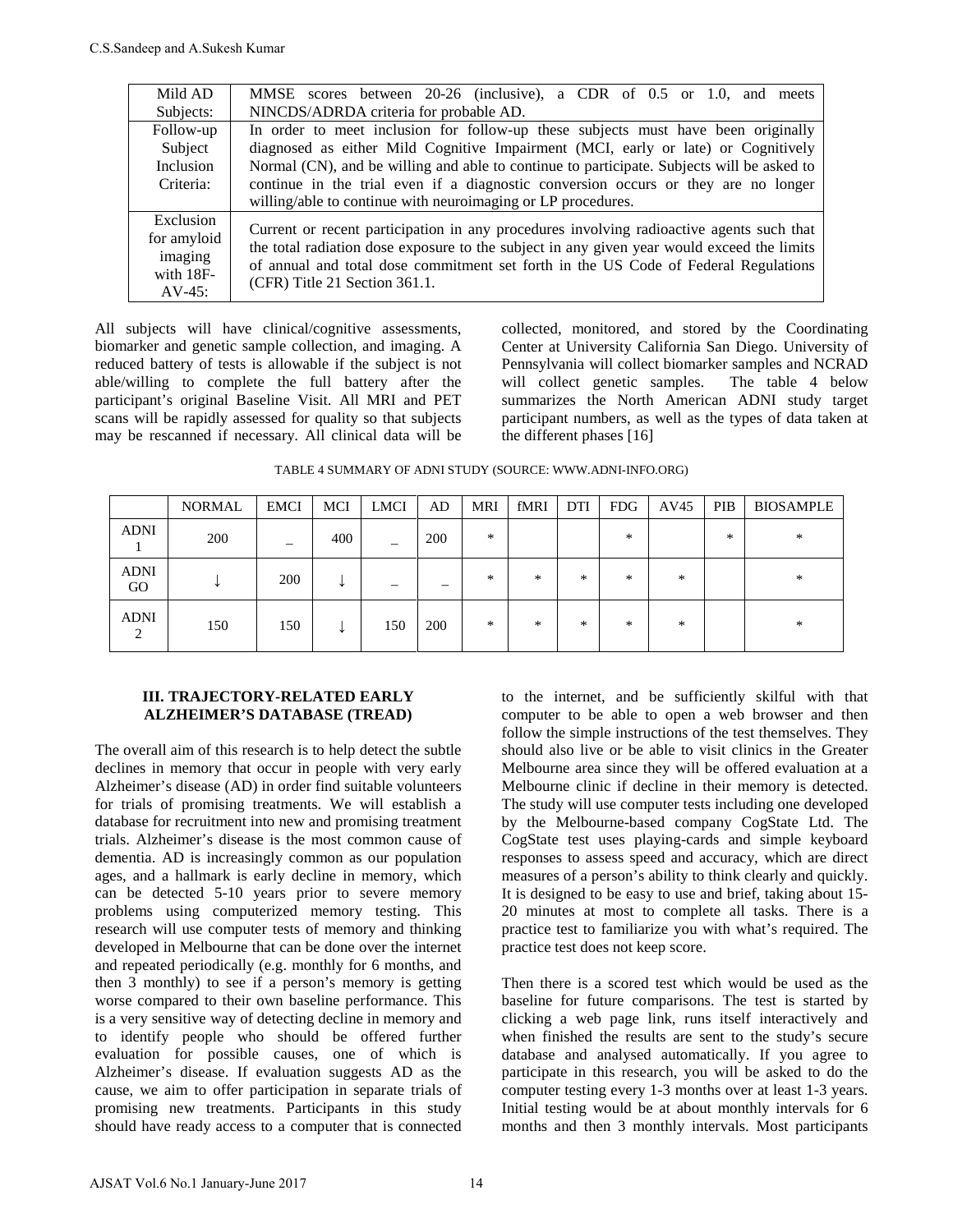are likely to show no significant decline in test results, but about 10% (based on our prior studies) may show decline in memory. In addition, it's possible that some participants with symptoms or even early dementia may not decline on the tasks used in this study. However, it is important to be aware that it's therefore possible that you will show decline in memory. We ask you to think carefully about whether you would like to know this information since you should not participate if you are unwilling to face this possibility at this time. In addition, a decline on the computer tests does not necessarily mean a person will get dementia or Alzheimer's disease, because there are many other possible reasons. If decline is found, it is important to consider undergoing a doctor's evaluation to seek identifiable causes of the decline. It would be your decision whether to undergo such evaluation and if so, by whom, whether by your own general practitioner (GP) or a Memory Clinic (which would liaise with your GP). Thus, at the start of the study, we would like you to nominate a preferred general practitioner (GP) to contact if necessary. The study is being conducted by the Florey Institute of Neuroscience and Mental Health (FINMH), with Principal Investigator, A/Prof David Darby, assisted by Associate Investigator Dr Amy Brodtmann. Funding is through the FINMH. However, there is a potential conflict of interest of which you should be aware. The Principal Investigator, A/Prof Darby, is a Founder, former director, and currently consultant and substantial shareholder of CogState Ltd, which is an ASX listed public company which supervises the commercial development of some of the cognitive testing software [17].

### **IV. CRITICAL PATH INSTITUTE (C-PATH) ONLINE DATA REPOSITORY (CODR): COALITION AGAINST MAJOR DISEASES (CAMD) ALZHEIMER'S DISEASE DATABASE**

The Critical Path Institute (C-Path), in collaboration with the Engelberg Center for Health Care Reform at the Brookings Institution, has formed the Coalition Against Major Diseases (CAMD). Members include 6 non profit groups representing patients' interests, 15 leading pharmaceutical companies, the US Food and Drug Administration (FDA), the European Medicines Agency (EMEA), 2 institutes of the National Institutes of Health (NIH)—the National Institute on Aging (NIA) and the National Institute of Neurological Disorders and Stroke (NINDS)—and representatives from academia. The coalition's purpose is to transform the drug development paradigm for neurodegenerative diseases and serve as a model for other major diseases.In 2004, the FDA's Critical Path Initiative identified neuropsychiatric diseases and disease models as priority areas of active research opportunities.2 The work of the coalition will focus on member companies' sharing of precompetitive data, which may include data from placebo groups from clinical trials not submitted as part of a New Drug Application, disease

models, and/or protocol elements. In addition, industry will contribute scientific expertise that will lead to improved knowledge across disciplines; an important component in the development of treatments for Parkinson's and Alzheimer's diseases. Improved management of existing knowledge will be aimed at qualifying for use in drug development, novel imaging or biochemical markers (here, both are referred to as biomarkers), and quantitative disease progression models. The CAMD will intentionally avoid using terms such as "valid" or "surrogate" to describe biomarkers. Instead, the coalition will seek to develop methods that are "qualified for use" based on a rigorous review of scientific data by scientists from industry, academia, and regulatory agencies. These "qualified" methods are expected to lead to an increased efficiency in decision making during the drug development process and to a reduction in drug failures during late phase testing. the database regarding is as follows: The database contains 6,500 patients across 24 clinical trials of AD and MCI, but is not limited to, demographic information, APOE4 genotype, concomitant medications and cognitive scales (MMSE and ADAS-Cog); all data has been remapped to a common data standard (CDISC SDTM v3.1.2) such that all the data can be analyzed across all studies; it is openly available to CAMD members, as well as to external qualified researchers who submit, and are approved for, a request for access; biomarker data of AD biomarkers (imaging, bio fluids, expanded genetics beyond ApoE status), Exact names of test drug candidates from sponsor companies and background therapies per individual case are not included. The Primary applications for the Alzheimer's disease C-Path Online Data Repository are characterizes the dynamics of the placebo-arm within clinical trials of AD and MCI, Serves as a tool for the development of modelling and simulation tools for AD clinical trials; and item level data of clinical scales is present allowing investigators to analyze sub-items for specific analyses. The data is mapped to the CDISC foundational and ADspecific Study Data Tabulation Model (SDTM). Knowledge of SDTM is required for effective use of the data. Information and training on SDTM training is available from CDISC: no SDTM training is provided within CODR. The data consists of 11 SDTM domains: Disposition (DS), Demographics (DM), Adverse Events (AE), Concomitant Medications (CM), Medical History (MH), Subject Characteristics (SC), Subject Visits (SV), Questionnaires (QS), Laboratory Tests (LB), Vital Signs (VS), and Supplemental Qualifier (SUPPQUAL) [18]. The Farly Confirmation of Alzheimer's Disease using Internet Sources<br>
models, andot porotool elements. In addition, industrial<br>
unit) contribute scientific experies that unit) held improved knowledge across disciplines:<br>
a

## **V. NATIONAL ALZHEIMER'S COORDINATING CENTER (NACC)**

NACC serves as a repository for data collected at approximately 29 Alzheimer's Disease Centers (ADCs) throughout the United States. The ADCs conduct clinical and biomedical research on Alzheimer's disease and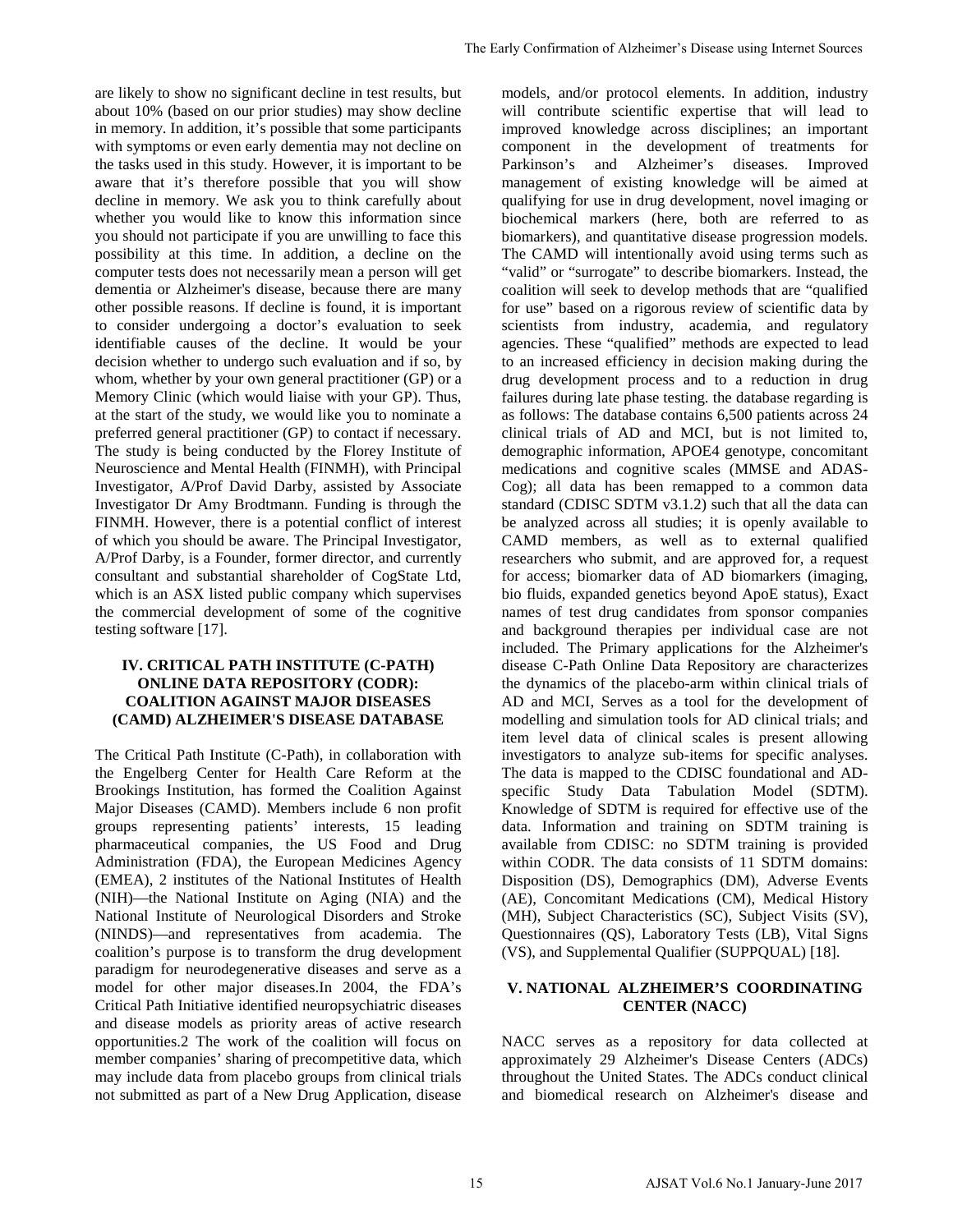center are best regarded as a case series, not necessarily representing all cases of disease in a defined population [19]. The three main data research sets available from NACC are summarized in the table 5 below. NACC also archives several other, more specialized data sets, as described below.

|               | C.S.Sandeep and A.Sukesh Kumar                               |                                                                                                                                                                                                                                                                                                                                                                                                                                                               |                                                                                                                                                                                                                                                                                                                                                                                                                                                                                                                                                                                                                                                                                                                                                                |                                                                                                                                                                                                        |  |  |  |
|---------------|--------------------------------------------------------------|---------------------------------------------------------------------------------------------------------------------------------------------------------------------------------------------------------------------------------------------------------------------------------------------------------------------------------------------------------------------------------------------------------------------------------------------------------------|----------------------------------------------------------------------------------------------------------------------------------------------------------------------------------------------------------------------------------------------------------------------------------------------------------------------------------------------------------------------------------------------------------------------------------------------------------------------------------------------------------------------------------------------------------------------------------------------------------------------------------------------------------------------------------------------------------------------------------------------------------------|--------------------------------------------------------------------------------------------------------------------------------------------------------------------------------------------------------|--|--|--|
| members,      | active recruitment                                           | related disorders. Centers enroll their study subjects in<br>various ways, including referral from clinicians, self-<br>referral by patients themselves or concerned family<br>through<br>community<br>organizations, and volunteers who wish to contribute to<br>research on various types of dementia. Most centers also<br>enrol volunteer control subjects. Study subjects at each                                                                        | center are best regarded as a case series, not nece<br>representing all cases of disease in a defined pop<br>[19]. The three main data research sets availabl<br>NACC are summarized in the table 5 below. NAC<br>archives several other, more specialized data s<br>described below.                                                                                                                                                                                                                                                                                                                                                                                                                                                                          |                                                                                                                                                                                                        |  |  |  |
|               |                                                              | TABLE 5 MAIN DATA RESEARCH SETS AVAILABLE FROM NACC                                                                                                                                                                                                                                                                                                                                                                                                           |                                                                                                                                                                                                                                                                                                                                                                                                                                                                                                                                                                                                                                                                                                                                                                |                                                                                                                                                                                                        |  |  |  |
|               |                                                              | Minimum data set<br>(MDS)                                                                                                                                                                                                                                                                                                                                                                                                                                     | Uniform Data Set<br>(UDS)<br>(LONGITUDINAL)                                                                                                                                                                                                                                                                                                                                                                                                                                                                                                                                                                                                                                                                                                                    | Neuropathology<br>Data Set (NP)                                                                                                                                                                        |  |  |  |
|               | Years covered                                                | 1984 - 2005                                                                                                                                                                                                                                                                                                                                                                                                                                                   | Sept. 2005 - present                                                                                                                                                                                                                                                                                                                                                                                                                                                                                                                                                                                                                                                                                                                                           | 1984 - present                                                                                                                                                                                         |  |  |  |
|               | Study subjects                                               | Enrollees followed at<br>ADCs<br>(with or without<br>dementia)                                                                                                                                                                                                                                                                                                                                                                                                | Enrollees followed at<br>ADCs<br>(with or without<br>dementia)                                                                                                                                                                                                                                                                                                                                                                                                                                                                                                                                                                                                                                                                                                 | Subjects who underwent<br>autopsy                                                                                                                                                                      |  |  |  |
|               | Approx. # of subjects*                                       | 74,397                                                                                                                                                                                                                                                                                                                                                                                                                                                        | 28,444                                                                                                                                                                                                                                                                                                                                                                                                                                                                                                                                                                                                                                                                                                                                                         | 13,279                                                                                                                                                                                                 |  |  |  |
|               | Approx. # of variables                                       | 67                                                                                                                                                                                                                                                                                                                                                                                                                                                            | 725                                                                                                                                                                                                                                                                                                                                                                                                                                                                                                                                                                                                                                                                                                                                                            | 85                                                                                                                                                                                                     |  |  |  |
|               | Method of<br>data collection                                 | Mainly abstracted<br>retroactively from ADC<br>medical records                                                                                                                                                                                                                                                                                                                                                                                                | Collected<br>prospectively by<br>clinicians,<br>neuropsychologists,<br>and other ADC                                                                                                                                                                                                                                                                                                                                                                                                                                                                                                                                                                                                                                                                           | Standardized neuropathology<br>form, completed by<br>neuropathologist                                                                                                                                  |  |  |  |
|               | Time period covered<br>for each subject                      | Mainly status on last<br>ADC visit; some<br>variables also capture<br>initial-visit status                                                                                                                                                                                                                                                                                                                                                                    | research personnel<br>Initial visit and each<br>annual follow-up<br>visit, plus milestones<br>such as<br>death or dropout                                                                                                                                                                                                                                                                                                                                                                                                                                                                                                                                                                                                                                      | Status of brain at autopsy                                                                                                                                                                             |  |  |  |
|               | Topics covered<br>(brief list)                               | Demographics, cognitive<br>status, clinical dementia<br>diagnosis, selected<br>clinical manifestations,<br>comorbid conditions,<br>MMSE score, vital status,<br>primary<br>neuropathological<br>diagnosis (if died and had<br>brain autopsy)                                                                                                                                                                                                                  | Socio demographics<br>on subject and<br>informant, family<br>history, dementia<br>history, neurological<br>exam findings,<br>functional status,<br>neuropsych-ological<br>test results, clinical<br>diagnosis, whether<br>imaging testing done,<br>ApoE genotype                                                                                                                                                                                                                                                                                                                                                                                                                                                                                               | Demographics, date of death,<br>primary and secondary<br>neuropathological diagnoses,<br>presence/absence of<br>neuropathological features of<br>most major dementias, APOE<br>genotype, brain weights |  |  |  |
|               | VI. IMPLEMENTATION USING SOFT<br><b>COMPUTING TECHNIQUES</b> |                                                                                                                                                                                                                                                                                                                                                                                                                                                               | than competitive. Fuzzy logic handles imprecision,<br>computing deals with learning, evolutionary comp<br>is for optimization and probabilistic reasoning 1<br>uncertainty.<br><b>VII. CONCLUSION</b><br>There are a lot of clinical tests, drug therapie<br>diagnostic tools such as biomarkers and neurois<br>techniques are available for the diagnosis of Alzh<br>disease. But the fact is that these techniques are inad<br>for the definite diagnosis at the earlier stages. The d<br>internet sources of Alzheimer disease patients dis<br>here gives a complete idea of how the disease<br>predicted before the disease progresses and very<br>useful for creating computer operated software with t<br>of various soft computing techniques. From the |                                                                                                                                                                                                        |  |  |  |
| Soft          | computing differs                                            | from<br>conventional<br>(hard)<br>computing in that, unlike hard computing, it is tolerant of<br>imprecision, uncertainty, partial truth and approximation.<br>In effect, the role model for soft computing is the human<br>mind. The guiding principle of soft computing is: "Exploit<br>the tolerance for imprecision, uncertainty, partial truth, and                                                                                                      |                                                                                                                                                                                                                                                                                                                                                                                                                                                                                                                                                                                                                                                                                                                                                                |                                                                                                                                                                                                        |  |  |  |
| probabilistic | The<br>reasoning.                                            | approximation to achieve tractability, robustness and low<br>solution cost". The clinical data may consists of missing,<br>incorrect and sometimes incomplete values set so using<br>soft computing is the better alternative to handle such data.<br>The principal constituents of soft computing are fuzzy<br>logic, neural computing, evolutionary computation and<br>principal<br>constituent<br>methodologies in soft computing are complementary rather |                                                                                                                                                                                                                                                                                                                                                                                                                                                                                                                                                                                                                                                                                                                                                                |                                                                                                                                                                                                        |  |  |  |
|               | AJSAT Vol.6 No.1 January-June 2017                           |                                                                                                                                                                                                                                                                                                                                                                                                                                                               | 16                                                                                                                                                                                                                                                                                                                                                                                                                                                                                                                                                                                                                                                                                                                                                             |                                                                                                                                                                                                        |  |  |  |

#### TABLE 5 MAIN DATA RESEARCH SETS AVAILABLE FROM NACC

#### **VI. IMPLEMENTATION USING SOFT COMPUTING TECHNIQUES**

than competitive. Fuzzy logic handles imprecision, neural computing deals with learning, evolutionary computation is for optimization and probabilistic reasoning handles uncertainty.

#### **VII. CONCLUSION**

There are a lot of clinical tests, drug therapies and diagnostic tools such as biomarkers and neuroimaging techniques are available for the diagnosis of Alzheimer's disease. But the fact is that these techniques are inadequate for the definite diagnosis at the earlier stages. The different internet sources of Alzheimer disease patients discussed here gives a complete idea of how the disease can be predicted before the disease progresses and very much useful for creating computer operated software with the help of various soft computing techniques. From the above